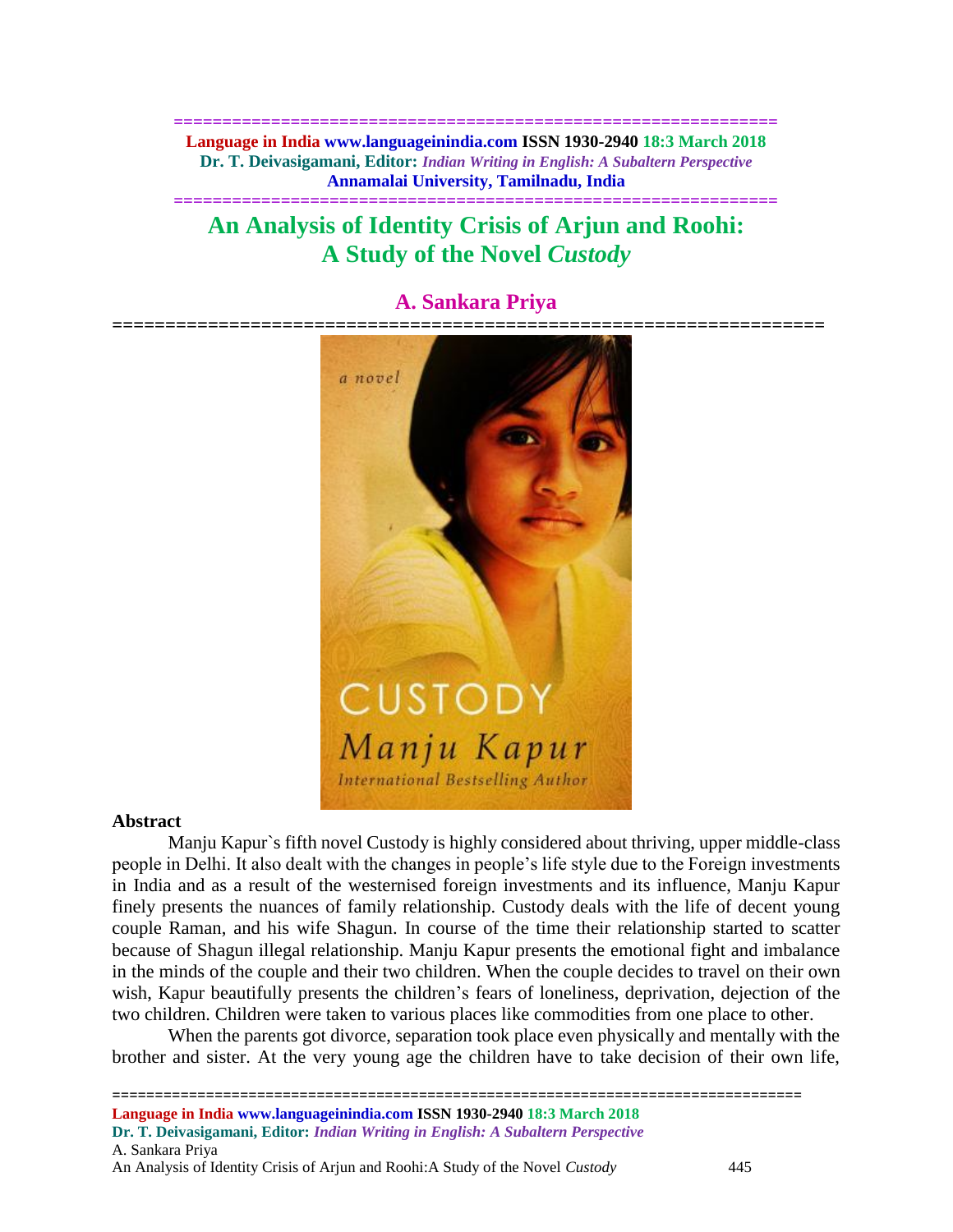whether to stay with father or mother. Mnju Kapur beautifully depicts the disastrous effect of the bitter fight for the children's custody, the tyranny of blood and their trauma torn between two mothers and two homes to continue. Thus, the paper focuses the identity crisis of the children in the novel *Custody.*

#### **Introduction**

 Manju Kapur`s fifth novel CUSTODY explores the modern city life where people have become victims to modernity. Due to the importance given by them to modernity, they never value the relationships. This paper focus on the married life versus freedom, extra marital affairs, manipulation of children in the hands of their divorced parents and indifference of Indian Judicial system. When the novel begins we see a sincere couple loved couple Raman and Shaghun. Raman married Shaghun and they lived in Mor Vihas. Raman was a sincere hard working ambitious obviously talented company worker. Raman and Shaghun have a son named Arjun. Shaghun stayed as a very good house wife until she met Ashok Khanna, the manager of Raman.Ashok Khanna and Raman worked together. Raman was a very sincere man dedicated himself for his duty. At the same time, he gives his weekend time for his family. Their weekend starts with family freinds, clubs, and parties. Raman entertained Shaghun and children. Shaghun was pregnant for the second time and she gave birth to a girl named Roohi.

 During her eleven years of married life many men had looked at Shaghun, looked and looked but none had ventured across the boundary line of matrimony expect Ashok Khanna. Shaghun from her young age wanted to live a life where she will get popularity. She wanted to try her life as a model. She loved it. But her mother, who is a widow, compelled her to marry Raman. Shaghun mother liked Raman more. For her Raman is like a son to her. Ashok Khanna understood the mindset of Shaghun. Ashok encouraged Shaghun to act in ads. Ashok told Shgahun if she acts in ads she will get popularity and she can fulfil her dreams. When Raman visited so many places officially, Shaghun visited different places for her ads.Ashok took the absence of Raman for granted. He tried to exploit Shaghun in so many ways.

#### **Illegal Relationship**

 Shaghun started an illegal relationship with Ashok Khanna. Her love and passion for Ashok grew stronger. She left her children to the care of her mother and she spent the night with Ashok Khanna. Raman suspected Shaghun behaviours. Whenever he phoned home from office Shaghun will never pick the call. Only the servants who are in home attended the call. They will inform Raman that Shaghun has gone out.

 Raman's suspicion towards Shaghun grew more. He with the help of detective agency founded that his wife Shaghun had illegal relationship with his boss. Raman understood that when he was sincerely working for long hours, so grateful to his boss, his boss sincerely screwed and destroyed his family. When Raman showed the picture of Ashok and Shaghun found together, Shaghun was shocked. She informed Raman hat she needs divorce. Shaghun applied f'or divorce and she thought she will be happy with Ashok Khanna. When her mother worried about her daughter behaviour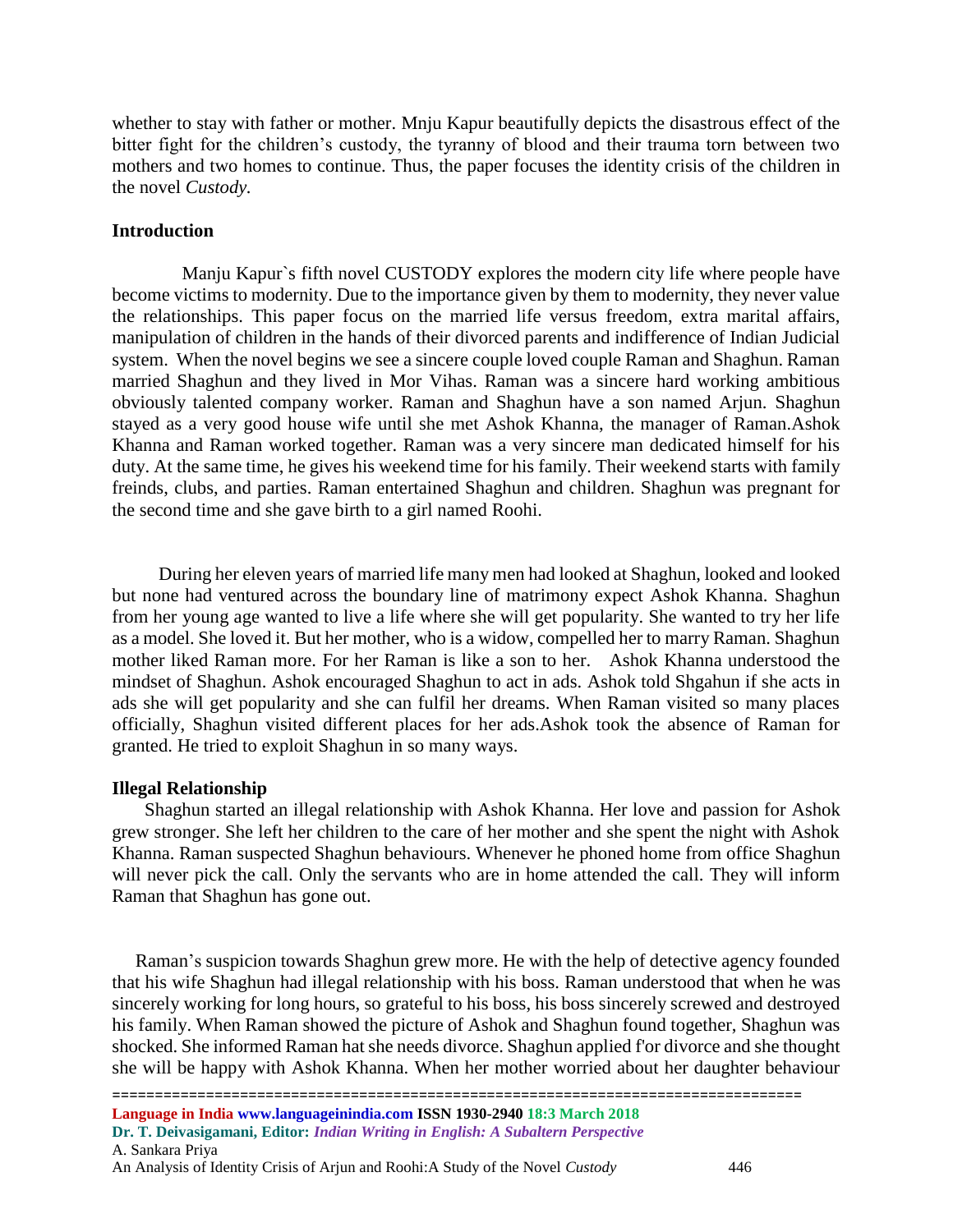and advised her she didn't listen. She feels that she needed freedom. At the same time she fought for the custody of her children.

#### **Crestfallen Crux of Arjun and Roohi**

 Crisis of identity is a very big problem of an individual. People in this materialistic world go in search of all things including identity. If there is no individual identity for a person, he cannot live in this society. The plight of Arjun and Roohi is very miserable. When Shaghun applied for divorce and she decided to live with Ashok. As Ashok got a new job in the United States, she decided to leave for US. Before leaving for US, Shaghun and Arjun lived with Ashok. Arjun has no interest with the new house he lives. He remembered his father and his support for him in his studies. In the new house, Ashok never cares for him. Arjun hated the atmosphere existed in Ashok`s house. Arjun felt reluctant to attend his regular school. Shaghun and Ashok decided to join him in boarding school. The judge said that Arjun should be allowed to go to boarding school and the father will have access in the weekends.

Raman took care of Roohi. He found difficult to bring her without mother. Later he played well the role of father and mother. Separation took place between brother and sister. In boarding school Ashok has been introduced as his father. When Raman visited him, Arjun was not happy to see his father. Thinking disturbed him that his friends will mock at him by saying that he has two fathers. Thus, two children got affected in their personal life. Roohi, two-year girl, may not express her feelings through words, but her behaviour clearly reveals that she suffers because of the fight between parents. Arjun grown up boy understands the problem between his parents and cries within himself.

#### **Ishitha`s Craving for Identity**

 Ishita married Suryakanta. Their married life was happy, until they met gynaecologist because Ishita has not conceived in their five years of married life. Ishita got her divorce because of her husband's conventional approach for her barrenness. She was insulted for her infertility. After her divorce she was living with her parents. Ishita was more worried about her identity. She considers herself as a burden to her family. Change came to her life when she met Raman. Ishita had close attachments with Raman and Roohi. Ishita and Raman had ex in their life. They never seemed to be guilty about what they did because Raman doesn't want to be faithful to his unfaithful wife and Ishita doesn't want to remain loyal to her husband who never loves her. They both decide to marry. Roohi had close attachments with Raman. Ishita took care of Roohi like her own mother.

#### **State of Imbalance with Arjun and Roohi**

Arjun started to stay in Ashok`s house because of her mother's compulsion. Arjun was found to be so different in his character. He never showed his interest in his studies. He was so adamant and violent in his behaviour. He hated Ashok and he longed to see his sister. Though there was age difference between him and his sister he loved her so much. He started to cry saying that he hated going to school. Ashok and Shaghun decided to send Ashok to boarding school. Ashok and Shaghun went to the United States. In holidays Arun was asked to visit US. He visited twice and Roohi once. After returning from US, Arun was much worried by saying that mother was there alone in US. Roohi also cried by saying that wolf will come and kill her mother. Raman understood that this story was told to facilitate such a separation. Because of Shaghun`s dream of

An Analysis of Identity Crisis of Arjun and Roohi:A Study of the Novel *Custody* 447